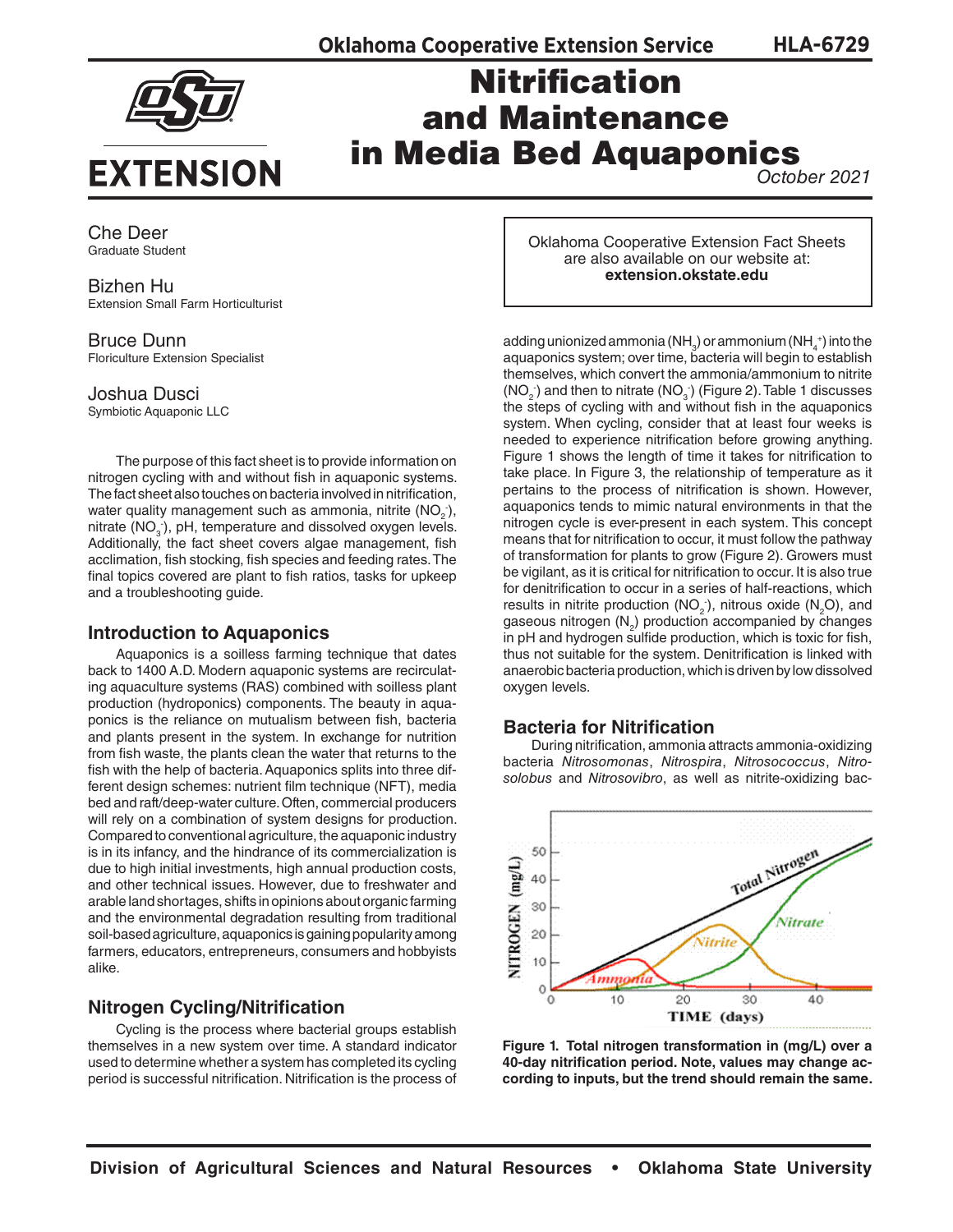

**Figure 2. Nitrogen cycle with transformation.** 0 15



Figure 3. A 10-day spring cycling period without fish but<br>
only media and feed inoculation in a research greenhouse only media and feed inoculation in a research greenhouse.

## **Table 1. Steps to start bacteria cycling with and without fish.**

#### *Cycling Steps with fish:*

- 1. Dechlorinate water for two to three days by letting water sit with consistent aeration or using chemical de-chlorinators with consistent aeration.
- 2. Purchase sacrificial fish, such as goldfish, as they are cheap and hardy. These fish may die due to the inexperience of the grower or if the species is susceptible to high ammonia.
- 3. Give bacteria time to culture after adding fish (two to six weeks). In higher temperatures, growers will see a faster bacterial growth rate. However, the water temperature should not exceed the fish thermal maxima.
- 4. Ensure good monitoring of ammonia, nitrite (NO<sub>2</sub>) and nitrate  $(NO<sub>3</sub>)$  levels daily for the next 15 days.
- 5. Add seedlings when ammonia reaches  $\geq$  4 parts per million.
- 6. Monitor nitrates. Once nitrates have reached 40 to 50 parts per million, and the ammonia and nitrite levels are 0 to 0.25, the system has successfully cycled. This process can vary from two to four weeks, depending on fish density, location, pH and climate. Continue to monitor ammonia and nitrite concentrations to preserve fish. Keep monitoring the total nitrate concentration, as this is the nutrition for the crops. Do not exceed 140 parts per million nitrate as too high levels of nitrates will become harmful to the fish and plants.
- 7. Add fish with the goal at end harvest weight being 0.5 pound of fish harvest weight per 1 gallon of water. This rate is from Rakocy's findings with tilapia and is the critical standing crop. Note only add fish during this step if needed to replenish fish lost due to cycling. A safe rate for fish that is also suitable for the beginner is a 1 pound of fish harvest weight per 8 to 10 gallons of water. Growers will need to harvest fish to maintain water quality parameters.

#### *Cycling steps without fish:*

- 1. Inoculate each 20 square feet aquaponics system with 1 cup of grow bed media from a healthy aquaponic system and spread it evenly throughout each new system's grow bed. This will help with bacterial colonization of the media.
- 2. Using a pH meter and a freshwater test kit, monitor pH, water temperature, ammonia, nitrite  $(NO<sub>2</sub>)$  and nitrate  $(NO<sub>3</sub>)$  daily throughout the cycling process.
- Add small amounts of fish feed or nitric acid used during production. This practice may vary depending on a grower's system.
- 4. Do not let the ammonia exceed 4 parts per million because this can crash the entire bacterial colony, resulting in a grower starting over.
- 5. Once ammonia reaches 4 parts per million, stop adding feed and let the bacteria convert ammonia to nitrates.
- 6. Allow for the system to reach 40 to 50 parts per million nitrate, which indicates the completion of cycling. Check if nitrates are present up to 40 to 50 parts per million after 25 days. If yes, then the system is cycled; if not, continually monitor until nitrates are at the desired range and ammonia and nitrite are 0 to 0.25 parts per million.
- 7. Add fish and plants to the system. Allow for 5 to 10 minutes of acclimation when adding fish, i.e., let the fish adjust to the temperature and pH of the water. Do not allow for wide fluctuations of pH and temperature to occur (no greater than 0.2 units), which can negatively impact the overall health of the fish. For the plants, give them some time in the system to recover from transplant shock. Not applicable if direct seeding.
- 8. Continually monitor ammonia, nitrite  $(NO<sub>2</sub>)$  and nitrate  $(NO<sub>3</sub>)$ . Correct as needed using the troubleshooting guide (Table 7).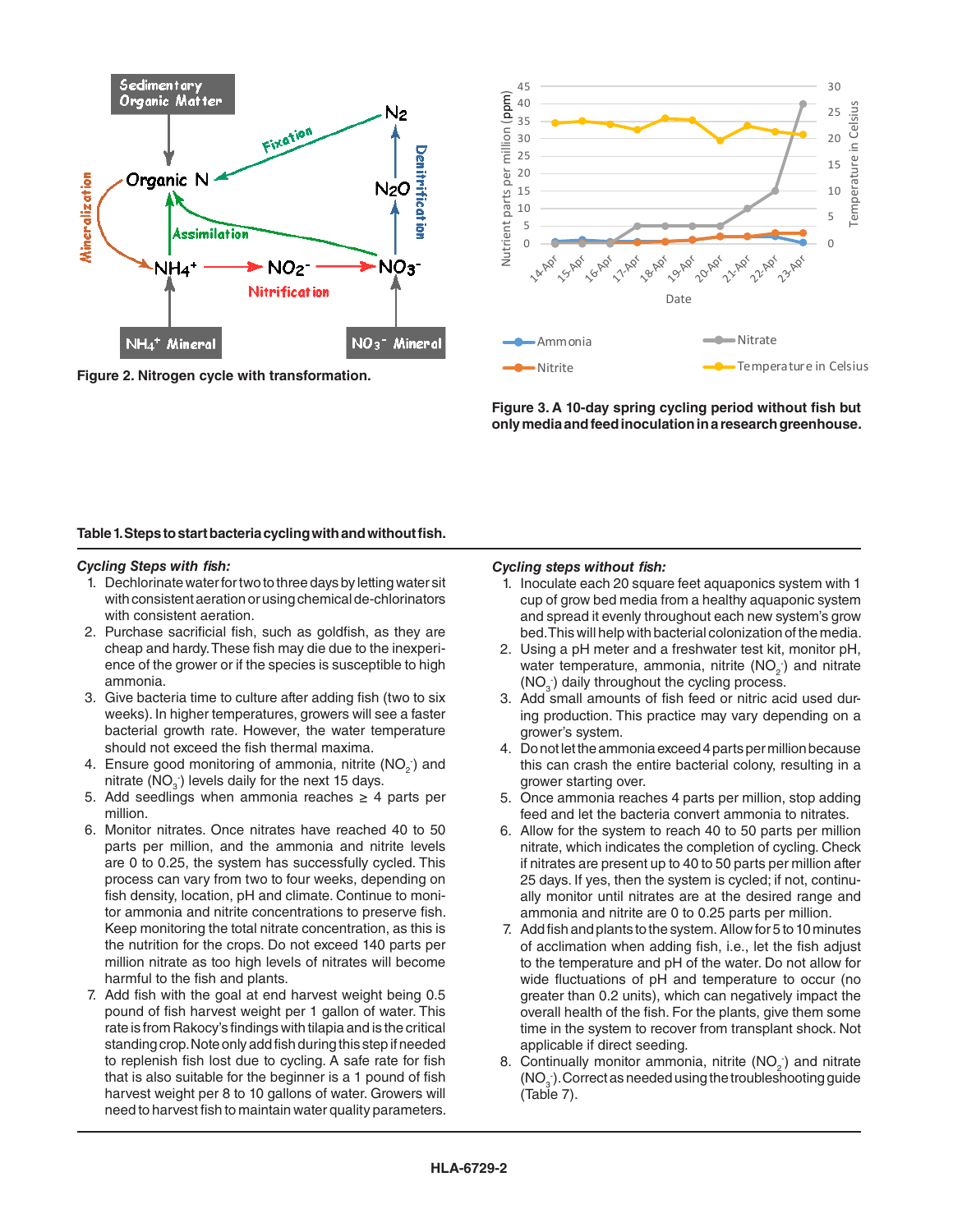

**Figure 4. Small-scale 20 square feet media bed aquaponics system, donated by Symbiotic Aquaponic LLC. The filtration system in the center is an Aquadyne mechanical bead filtration unit.** (Image Credit: Che Deer-Graduate Student at Oklahoma State University).

teria *Nitrobacter*, *Nitrococcus*, *Nitrospira* and *Nitrospina*. Caring for bacteria is crucial while operating an aquaponics system. Like most other bacteria, nitrifying bacteria require adequate biological surface area, stable pH, dissolved oxygen, temperature and no UV light to reproduce successfully. Bacteria require a high biological surface area to thrive in a system. Typically, they need around 300 to 600 m $^{2}/$ m $^{3}$  (a surface area measurement) for colonization. To give bacterial colonies optimal surface area, people should consider using inert, porous and lightweight media like expanded clay or expanded shale. Water pH is another factor influencing the bacteria population. A pH range of 6.5 to 8.5 is acceptable during cycling, but bacteria prefer a higher pH of 8.0 to 8.3. The optimum range of dissolved oxygen for the bacteria is 4-8 mg/L. Lastly, an ideal water temperature range is 63 F to 93 F.

# **Water Quality Management**

It is essential to monitor water quality including, ammonia, nitrite, nitrate, pH, temperature and dissolved oxygen, because fish, bacteria and plants can experience increased levels of stress, which can result in reductions in growth, disease or death if not properly managed (Table 2). Growers can test most of these parameters using water test kits as they are easy to acquire, but dissolved oxygen is most easily measured with a dissolved oxygen meter. Note that other methods exist, like spectrophotometry, should the grower decide to use that technique. For example, the API freshwater test kit is cost-effective and easy to use for determining nutrient concentrations. Figures 1 and 2 show how ammonia, nitrite and nitrate interact within the system. Growers associate water quality management with maintaining balance in aquaponics. Moreover, water quality management starts with adequately sizing the fish production area to the plant production area.

## **Ammonia**

Total ammonia nitrogen (TAN) is the total amount of nitrogen in NH $_3$  and NH $_4^{\ast}$  forms. The presence of ammonia is affected by pH and temperature; proper maintenance of these parameters results in concentrations suitable for aquaponics. Generally, water test kits will give the TAN concentrations. To avoid fish stress or potential death, maintain TAN concentrations within 0 to 0.25 parts per million in an aquaponic system. Plants primarily uptake nitrogen in nitrate or ammonium forms; however, fish benefit from the accumulation of nitrate over ammonia as this is the least lethal form of nitrogen for them.

Depending on the fish species, ammonia tolerance varies. For example, cool water fish (trout, salmon) are more sensitive to ammonia concentrations than warm water fish (tilapia, catfish). Ammonia stress causes loss of equilibrium, hyperexcitability, increased breathing, cardiac output and oxygen uptake and, in extreme cases, convulsions, coma and death at rates over threshold levels (Table 3). The stress will continue to climb when ammonia spikes persist until a threshold of 4 parts per million ammonia occurs. It is at this level that the bacteria will die off. Sometimes, the bacterial colony crashes in new and cycling aquaponics systems, resulting in the grower needing to restart the establishment of a bacteria community. One can expect to see a fish kill overnight during an ammonia spike. Again, this may vary depending on the fish species, and elevated ammonia levels must see treatment at first detection. Treatment could include a reduction in feeding, removal of solid builds up, or performing a water exchange if ammonia concentrations become too high. See the troubleshooting for water exchange rates (Table 7). Solid waste removal takes place through backwashing. If solids accumulate, then denitrification can occur, which will result in ammonia concentrations increasing. Proper system management will require the periodic removal of solids from

**Table 2. Recommended water quality parameters for aquaponics.** Adapted from Hager et al. (2021).

| Organism        | Temperature<br>(C) | pН         | Ammonia<br>(mg/L) | Nitrite $(NO2)$<br>(mg/L) | Nitrate $(NO3)$<br>(mg/L) | Dissolved oxygen<br>(mg/L) |
|-----------------|--------------------|------------|-------------------|---------------------------|---------------------------|----------------------------|
| Warm water fish | 22 to 32           | 6 to 8.5   | $<$ 3             | $<$ 1                     | $<$ 400                   | $4$ to 6                   |
| Cold water fish | 10 to 18           | 6 to 8.5   | $<$ 1             | < 0.1                     | $<$ 400                   | 6 to 8                     |
| <b>Plants</b>   | 16 to 30           | 5.5 to 7.5 | $30$              | $<$ 1                     | $<$ 250                   | >3                         |
| <b>Bacteria</b> | 14 to 34           | 6 to 8.5   | <3                | $<$ 1                     |                           | $4$ to $8$                 |
| Compromise for  |                    |            |                   |                           |                           |                            |
| Aquaponics      | 18 to 30           | 6 to 7     | <1                | <1                        | < 150                     | 5 to 8                     |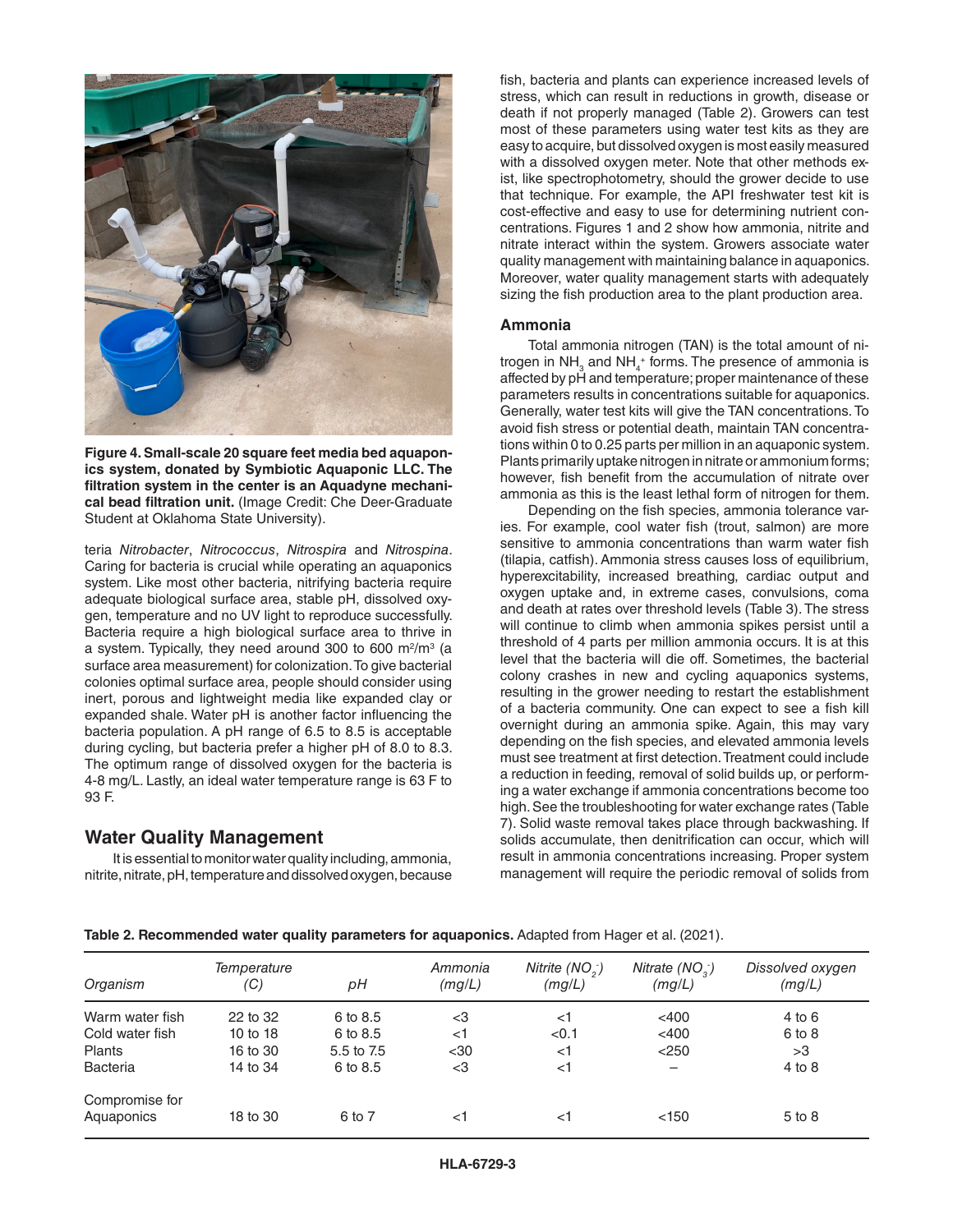| Table 3. Summary of fish species suitable for aquaponics and their environmental parameters. Adapted from Hager et al. |  |
|------------------------------------------------------------------------------------------------------------------------|--|
| (2021).                                                                                                                |  |

| <b>Species</b>                                     | Vital<br>temperature<br>(C) | Optimal<br>temperature<br>(C) | <b>Total</b><br>ammonia<br>(mg/L) | <b>Nitrite</b><br>(mg/L) | <b>Dissolved</b><br>oxygen<br>(mg/L) | Crude<br>protein in<br>feed (mg/L) | Growth<br>rate                         | Year-round<br>supply of<br>fingerlings<br>(US) | <b>Market</b><br>value<br>$(S$ US/Ib<br>live) | Consumer<br>acceptance |
|----------------------------------------------------|-----------------------------|-------------------------------|-----------------------------------|--------------------------|--------------------------------------|------------------------------------|----------------------------------------|------------------------------------------------|-----------------------------------------------|------------------------|
| Nile tilapia<br>Oreochromis<br>niloticus           | 4.0 to 34.0                 | 25.0 to 30.0                  | $<$ 2                             | $<$ 1                    | >4                                   | 28 to 32                           | 600 grams<br>in $6$ to $8$<br>months   | Yes                                            | \$3.00                                        | Good                   |
| Common carp<br>Cyprinus<br>cario                   | 14.0 to 36.0                | 27.0 to 30.0                  | $<$ 1                             | $<$ 1                    | >4                                   | 30 to 38                           | 600 grams<br>in 9 to 11<br>months      | Yes                                            | <b>NA</b>                                     | Poor                   |
| Channel catfish<br><b>Ictalurus</b><br>punctatus   | 5.0 to 34.0                 | 24.0 to 30.0                  | >1                                | >1                       | >3                                   | 25 to 36                           | 400 grams<br>in 9 to 10<br>months      | Yes                                            | \$2.00                                        | Good                   |
| Largemouth bass<br><b>Micropterus</b><br>salmoides | 5.0 to 34.0                 | 24.0 to 30.0                  | $<$ 1                             | <                        | >4                                   | 45 to 48                           | 600 grams<br>in 14 to 16<br>months     | Seasonal                                       | \$4.00<br>to \$5.00                           | Moderate               |
| Rainbow trout<br>Oncorhynchus<br>mykiss            | 10.0 to 18.0                | 14.0 to 16.0                  | < 0.5                             | < 0.3                    | >6                                   | 42                                 | $1,000$ grams<br>in 14 to 16<br>months | Seasonal                                       | \$3.00                                        | Good                   |
| Barramundi<br>Lates<br>calcarifer                  | 18.0 to 34.0                | 26.0 to 29.0                  | $<$ 1                             | $<$ 1                    | >4                                   | 38 to 45                           | 400 grams<br>in 9 to 10<br>months      | <b>No</b>                                      | \$8.00<br>to \$9.00                           | Good                   |
| Bluegill<br>Lepomis<br>macrochirus                 | 13.0 to 35.0                | 21.0 to 23.0                  | <                                 | $<$ 1                    | >5                                   | 36 to 38                           | 45 grams<br>in 10 to 12<br>months      | Yes                                            | <b>NA</b>                                     | Moderate               |

the system to reduce the chances of ammonia shock. Otherwise, reduce feeding inputs and perform water changes until the ammonia reaches a safe level. It is ideal to have separate tanks for temporarily moving fish if levels are too high.

# **Nitrite (NO<sub>2</sub><sup>-</sup>)</del>**

Nitrite is also toxic to fish and should be maintained as low as possible (Table 3). Nitrite corresponds directly with ammonia and nitrates. If the system is increasing in nitrites, consider removing solids build-up within the system or performing a water exchange until concentrations reach a tolerable level. The immediate first steps would be to reduce feeding rates, then do a water exchange. The following steps would be to check for dead fish or solids accumulation within the system. If the problem persists, there may be a lack of biological surface area for bacterial colonization or the fish densities may be too high for the system.

# **Nitrate (NO<sub>3</sub><sup>-</sup>)</del>**

Nitrates are the least toxic form of nitrogen to fish and can range from 50 to 90 parts per million. The ideal range for nitrates is 60 to 70 parts per million to allow nutrients for plants and bacteria, while still avoiding toxicity to fish. The concentration of nitrates ( $NO<sub>2</sub>$ ), nitrites ( $NO<sub>3</sub>$ ) and ammonia are all correlated, so it is important to keep nitrate concentrations low. Consider backwashing or changing water if rates become too high, as well as increasing planting densities or reducing feeding amounts. Increase nitrates, if needed, by adding more fish or by increasing feeding.

## **pH**

The pH in an aquaponics system should range from 6.5 to 7.5 for fish and plant growth, and between 8.0 to 8.3 for cycling bacteria. Maintaining a suitable pH for plants, fish and bacteria is necessary for the proper function of an aquaponics system. It is also important to note that plants prefer a slightly acidic environment for nutrient absorption. The proportion of nitrogen in the system that becomes un-ionized ammonia increases with pH and temperature.

## **Lowering pH**

Lowering pH is often not necessary in aquaponics as the natural process of nitrification lowers the pH for the grower. However, water may have a higher pH for some cities due to high carbonates in the water. To lower the pH in the system, consider using reverse osmosis water as the first choice as this is the safest method, but this may not be practical as it is expensive. If this is not an option, consider sourcing distilled water from a store. Add the water at a rate of 45 gallons per week for a 152-gallon system; this can vary with other systems.

The reverse osmosis practice is the safest technique, and it will ensure that the ideal pH range of 6.5 to 7.5 prevails in the system. Growers may elect to use phosphoric or nitric acid. However, these should only be used in emergencies and may harm the fish if not done correctly. Phosphoric acid is the best because it is safer. Another benefit of using phosphoric acid is adding phosphorous to the system, which is beneficial for plants. If algae is a problem, then consider using another acid. Growers should use titration to find the ratio of acid-to-water. To increase titrate, take 1 gallon of water from the system and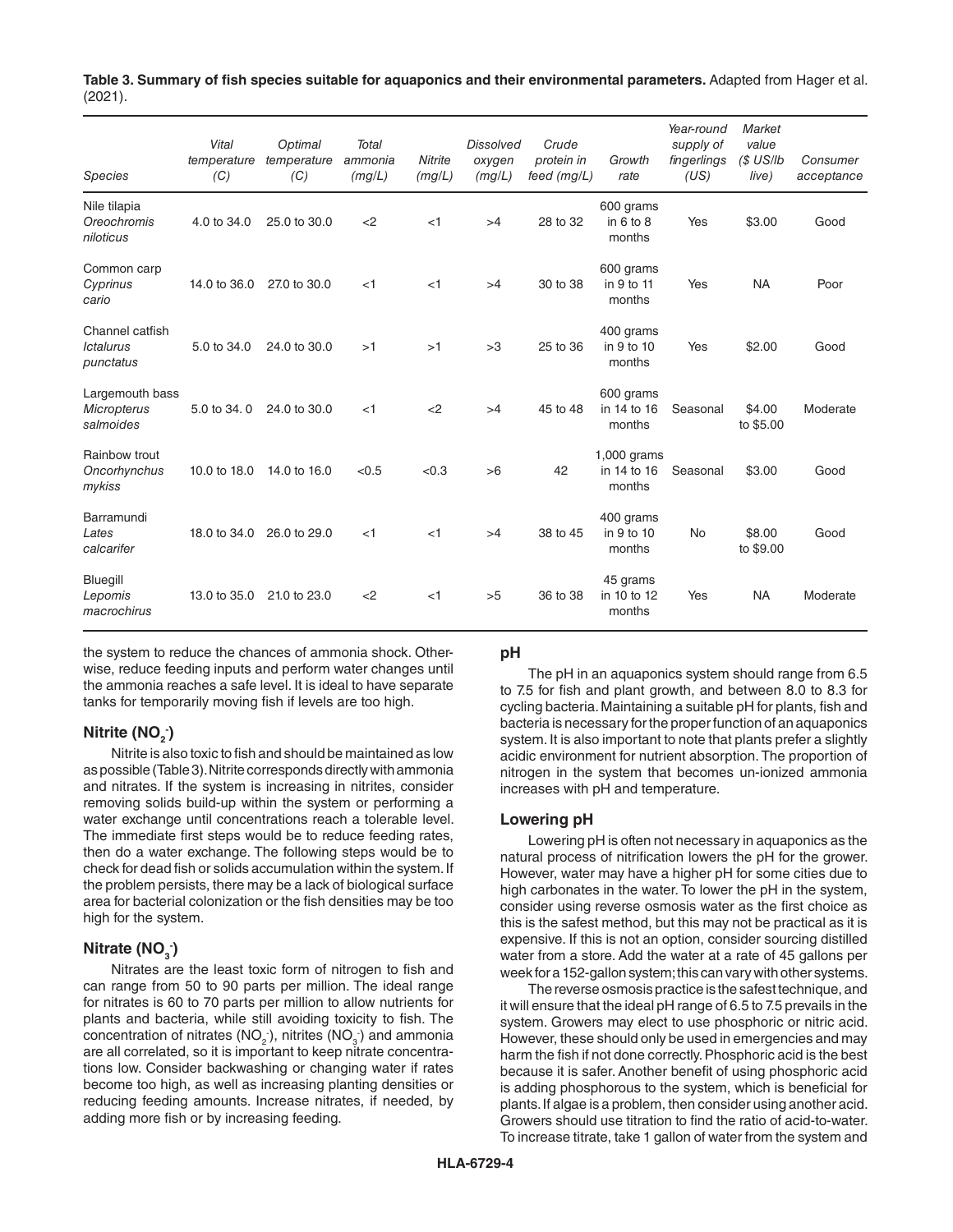add the selected amount of acid until the pH is ideal. Take the amount of acid added and multiply it by the number of gallons in the system. In general, too much phosphoric acid or other acids can harm the fish, so use caution and only use it for emergencies. Make sure that pH does not change by more than 0.2 units per day. The pH is logarithmically based, meaning that slight fluctuations have significant and often drastic effects on the overall health of the entire system.

# **Raising pH**

The first choice in raising pH in aquaponics is to use dechlorinated tap water; however, not all tap water has high pH. Check with the city to see the water's pH and decide if the water is suitable for the system. A grower can use an equal homogenized blend of calcium carbonate, magnesium carbonate and potassium carbonate added at a rate of 2.4 to 2.6 grams two to three times daily, with the added benefit that these chemicals serve as nutrients for plants. The grower may choose to alternate or use all chemicals at the same time. However, note that all treatments should undergo proper dosing as previously stated, for fear of inducing nutrient deficiencies in the plants. These chemicals are not caustic and are safer to use than other products that modify pH. An added benefit is that they can be organically certified, though growers will need to find the certified products as not all are certified.

## **Water Temperature**

Water temperature between 64 F and 86 F is suitable for most plants and fish. A grower might want to consider their goals for crop production depending on the climate and the system's requirement for water temperature. Consider building an underground sump tank at a depth of 3 feet to achieve a constant geothermal temperature of 60 F to 70 F. This technique will help during extremely hot/cold months. Also, it will save on electricity required to control water temperature.

Additionally, it is essential to know most fish are ectothermic, meaning the body temperature fluctuates with water temperature. Warm-water fish start to see extreme stress at around 45 F and cool-water fish will see stress when the water is more than 68 F. Warm-season crops have an ideal temperature range of 64 F to 86 F and cool-season crops require a temperature range of 46 F to 68 F. Consider coupling cool-season crops with cold-water fish or warm-season crops with warm-water fish if applicable during each growing season. See Table 4 for examples.

# **Cooling water**

Fish will benefit from shade. If a grower can minimize solar energy hitting the water, the water temperature will be cooler. A shade cloth that blocks out 30% to 60% of the sunlight is ideal for fish tanks and can help prevent algae. A grower can purchase a tank chiller to reduce water temperature, but it is a more expensive solution. A cheaper solution would be to embed the fish tanks in-ground. This method will maintain a constant temperature of around 55 F if located in the Midwest. Otherwise, ground temperatures may vary.

## **Warming water**

A grower can insulate the tanks with reflective foil, soil or cloth to preserve heat during the cold months. Embedding tanks in-ground is an inexpensive option. If the grower does not want to bury the tanks, they can use greenhouse air heaters to warm the air temperature or buy tank heaters. Make sure to keep the tanks suspended off the cold floor.

#### **Table 4. Warm water/cold water fish and plant species for aquaponics.**

| Warm-water fish:<br>Barramundi<br>Bluegill<br>Channel catfish<br>Goldfish<br>Green sunfish<br>Koi<br>Tilapia<br>White bass                               | Cold-water fish:<br>Arctic char<br><b>Brook trout</b><br>Brown trout<br>Murray cod<br>Rainbow trout<br>Salmon                                |
|----------------------------------------------------------------------------------------------------------------------------------------------------------|----------------------------------------------------------------------------------------------------------------------------------------------|
| <b>Warm-season crops:</b><br>Basil<br>Bean<br>Cilantro<br>Cucumber<br>Dill<br>Melon<br>Mint<br>Okra<br>Oregano<br>Pepper<br>Squash<br>Tomato<br>Zucchini | Cool-season crops:<br><b>Broccoli</b><br>Cabbage<br>Chive<br>Kale<br>Kohlrabi<br>Lettuce<br>Onion<br>Pea<br>Radish<br>Spinach<br>Swiss chard |

# **Dissolved oxygen**

Many warm-water fish and plants prefer 6 to 7 parts per million of dissolved oxygen. Plants, in general, do better with a dissolved oxygen level of 6 to 9 parts per million. Catfish can survive at a range of 2.5 to 3 parts per million. Tilapia can survive as low as 1 part per million, making them an ideal, hardy choice of fish for aquaponics. Consider adding air stones if dissolved oxygen drops to less than 6 parts per million. A grower could add supplemental oxygen air pumps to the fish tank, but aeration with atmospheric air is typically sufficient at normal stocking densities. The aeration will help keep both the plants and the fish healthy. A grower could remove some of their fish to help balance the amount of dissolved oxygen. Note: as the temperature and elevation increase, dissolved oxygen will decrease. A grower may choose to use a recirculating design with water flowing back into the tank, breaking water surface tension so it also aerates the system.

## **Algae**

Algae growth in aquaponics is not ideal. The algae growth can tie up nutrients, cause oxygen depletion and lead to pH fluctuations, while also clogging the filter and other components of the system. To combat algae in the aquaponics system, consider checking and maintaining the appropriate pH and phosphorous. API also sells a phosphate  $(\mathsf{PO}_4^{3\text{-}})$  water test kit that helps growers monitor these parameters. Keep phosphate levels within 10 to 20 parts per million for light feeding crops like leafy greens and 20 to 40 parts per million for heavy feeding crops like tomatoes. Algae grow best when the pH is 8.0 to 8.5. After cycling, make sure to drop the pH to 6 to 7. Next, consider adding shading to the tanks. Shading of 30% to 60% is ideal. Growers can also use mechanical filtration. This method is often expensive because it comprises filters, screens, vortex and centrifugal equipment. Growers can use more grow beds in their system to filter out algae as a cheap mechanical filtration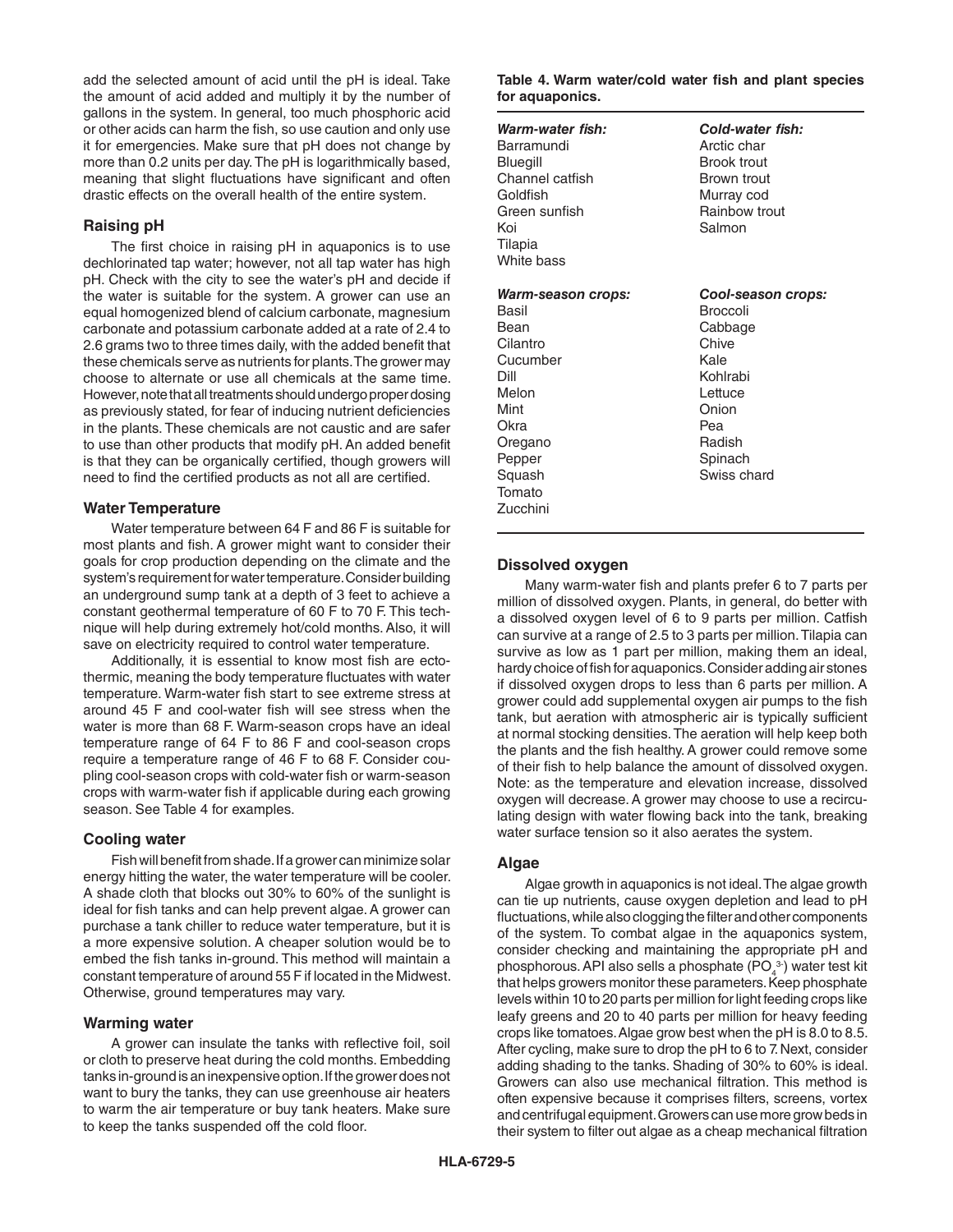method. Humic acid can control algae and can be beneficial to the fish if used in small amounts, as it changes the color of the water and ultimately reduced light penetration. Other chemical methods safe for fish, like 'Aquashade,' helps similarly by utilizing inert dyes to block out sunlight.

# **Fish Acclimation**

The key factors to consider for optimal fish production are pH, dissolved oxygen, temperature and time. Make sure to place fingerlings into the system while still in the bag to allow water temperature in the bag to gradually adjust to the temperature of the tank. Test the tank water to ensure optimal water quality. Wait about 5 to 10 minutes before adding small amounts of tank water to the fish bags. This practice is a safe method of adding fish to tanks; however, 15% to 20% die-off happens when new fish adjust to the system. When the water temperature is the same in the bag and the tank, release the fish. It can take several hours for the water in the bags to reach the same temperature as the tank.

# **Stocking Fish**

Rakocy et al. (2006) provide a well-referenced example of how to stock fish in aquaponic systems. Critical standing crop (CSC) is the maximum fish biomass a system can support without restricting fish growth. Operating at the critical standing crop provides the most efficient use of space while limiting feeding variation. The critical standing crop should not exceed a final harvest weight of 0.5 pounds of fish per 1 gallon of water. However, CSC is not the same as stocking density. One should first determine fish tank volume and stock at a safe rate, typically 1 pound fish harvest weight per 8 to 10 gallons of fish tank volume for most fish species. For example, smaller bluegill in Symbiotic Aquaponic systems were stocked at a rate of 40, 2-to-3-inch bluegill fingerlings in 152 gallons of water, as the average fish weight at harvest is about 0.4 pound. This safe stocking density results in 1 pound fish harvest weight per 8 to 10 gallons of water.

The fish species, amount of biofiltration and goals of production will determine stocking density. This rate is variable, and the grower must measure fish biomass weekly to monthly to assess whether there is a need to harvest to maintain the proper density. When the fish are young and small, reduce the number of plants in proportion to the size of the fish and their corresponding feed rate/waste production. Stocking densities may vary depending on the species of fish used. Species with limited growth potential, like bluegill, may have higher stocking densities initially. Fish that grow larger, like catfish, would require thinning as they grow if high initial stocking densities are used. Growers will need to assess their environment, market and goals when choosing a fish species for their system. Beginning growers should have high oxygen rates (6 to 7 parts per million) and low stocking rates for simple systems.

# **Plant-to-fish Ratio**

For commercial growers, the ratio of plants to fish should be 2:1 for most crops. This ratio means one fish for every two plants. As an example, 50 fish would be used with 100 plants. Some commercial settings can have a higher ratio of 3:1 or 4:1, depending on the crop type, crop density, fish density and water flow rate. The most important factor underlying the plant-to-fish ratio is the feeding rate. Typically, growers would gradually increase feed over time, so plants have time to grow and maintain balance within the system.

## **Feeding**

It is important to consider protein requirements when feeding fish. Some omnivorous fish, like tilapia and catfish, may need a 35% crude protein feed. Salmon and trout may be fed a higher protein rate at 45%. A grower should use feed in pellet form due to the ease of measurement and the wide selection of available products (Table 5). Fish size also must be considered. Small fish cannot ingest large feed, so match pellet size to fish size. It is essential to watch how much the fish are eating to avoid overfeeding. The concept of 'ad libitum' feeding is feeding until satiation. Growers will feed their fish as much at one time as they will eat. Alternatively, fish can be fed at a rate of 0.015 times the total weight of fish (which requires weighing fish monthly to account for growth). Combining these two methods results in an accurate and safe feeding schedule for fish and the system. Feeding rates can be varied with fish size for optimal production; see Table 5 for feeding rates for several commonly used species. The feed can be either sourced online or in stores. Sources include Optimal Fish Food [\(optimalfishfood.com](https://optimalfishfood.com)), Zeigler ([zeiglerfeed.com/\)](https://www.zeiglerfeed.com/), Cargill [\(cargill.com/animal-nutrition/species/aquaculture\)](https://www.cargill.com/animal-nutrition/species/aquaculture), and Aquamax ([purinamills.com/fish-and-aquatics-feed\)](https://www.purinamills.com/fish-and-aquatics-feed).

# **Sources to Purchase Fish**

Finding a reliable farm for sourcing fish is crucial, since it helps reduce the chance of introducing diseases into the system. Note: not all fish species are available at all times of the year as different fish species spawn at different times of the year. In Oklahoma, some sources for purchasing fish include Inslee's Fish Farms (1400 E Seeley Chapel Road, Ada, OK 74820), Harbin Fish Farms [\(harbinfishfarm.com/\)](https://www.harbinfishfarm.com/) in Wetumka, OK, and Dunn's Fish Farms [\(dunnsfishfarm.com/\)](http://www.dunnsfishfarm.com/) in Fitzhugh, OK. This list is not exhaustive, and undoubtedly there are other suitable sources of fish for aquaponics. Growers must possess an aquaculture license. Consult with Oklahoma's Department of Agriculture, Food and Forestry (ODAFF) for more information regarding acquiring an aquaculture license.

## **Standard Operating Procedures**

Table 6 lists the daily, weekly and monthly tasks that a grower needs to complete in a media-based aquaponics operation. These tasks are for sanitation and food safety.

# **Troubleshooting**

Listed below are some common issues in aquaponics systems and suggested solutions. The most common problems are low dissolved oxygen and water leaks (Table 7).

# **Other Related Extension Publications**

| <b>EPP-7652, Non-Chemical Methods for Controlling Diseases</b> |
|----------------------------------------------------------------|
| in the Home Landscape and Garden                               |
| HLA-6721, Aquaponics                                           |
| HLA-6710, IPM in the Greenhouse Series: Integrated Pest        |
| <b>Management in Commercial Greenhouses: An</b>                |
| <b>Overview of Principles and Practices</b>                    |
| HLA-6038, Fungi Used for Pest Management in Crop               |
| <b>Production</b>                                              |
| <b>SRAC-5007, Principles of Small-Scale Aquaponics</b>         |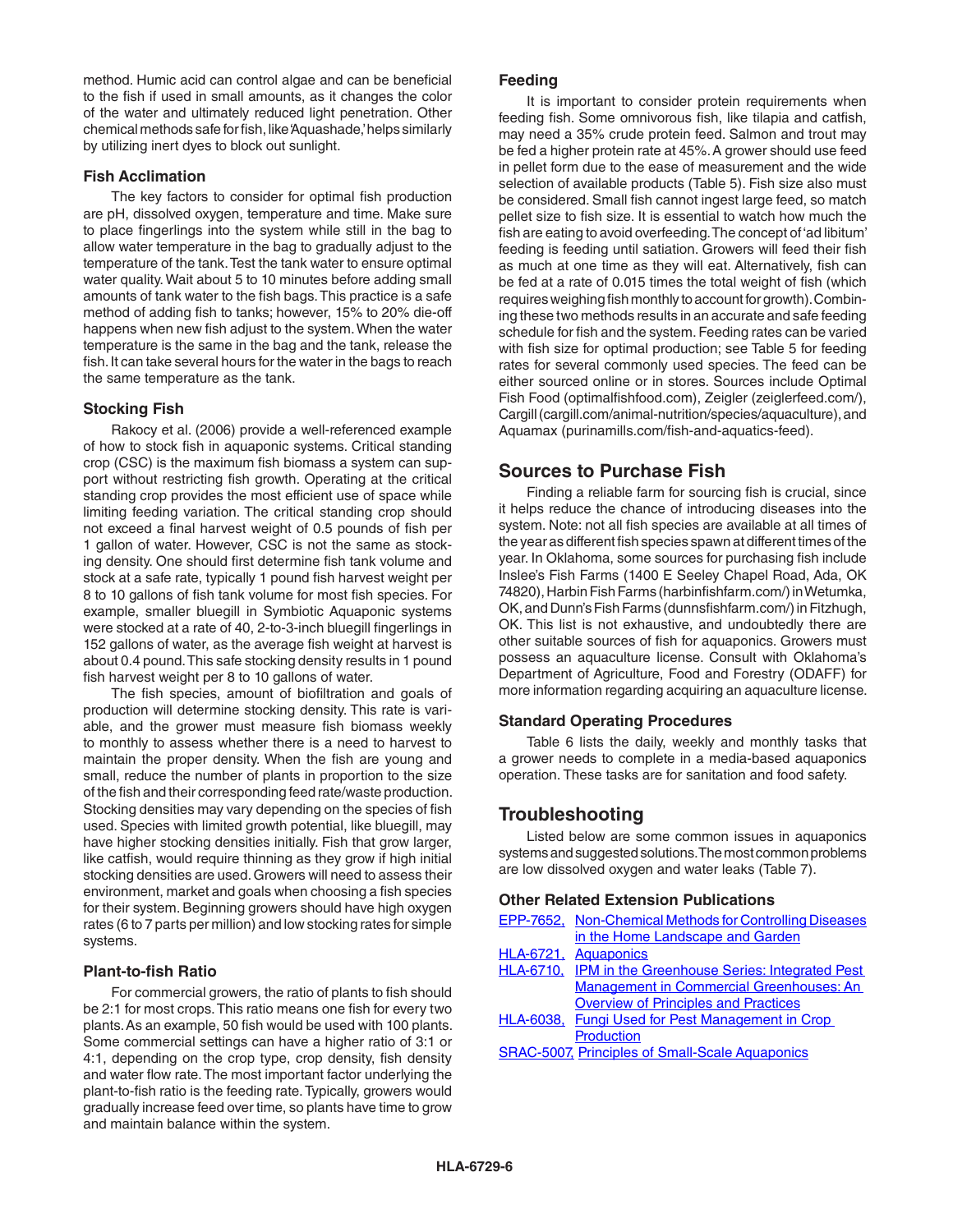**Table 5. Recommended feeding ratios for Bluegill and other sunfish, tilapia and channel catfish.** Adopted from Missouri Extension 'Bluegill Sunfish Production in Missouri', SRAC Publication 282 (Delong et al., 2009), and Missouri Department of Conservation Aquaguide 'Monoculture of Channel Catfish in Farm Ponds'.

| <b>Species</b> | Product type   | Product size     | Form     | Action                        | Fish size (inches)        | Pounds feed per<br>pound of fish   |
|----------------|----------------|------------------|----------|-------------------------------|---------------------------|------------------------------------|
| <b>Sunfish</b> | <b>Starter</b> | Powder           | Meal     | Sink                          | $< 1.0$ to 1.5            | 0.15                               |
|                | No. 1 starter  | $0.8$ mm         | Crumbles | Sink                          | 1.0 to $2.0$              | 0.09                               |
|                | No. 2 starter  | $1.2 \text{ mm}$ | Crumbles | Sink                          | 1.5 to 2.5                | 0.07                               |
|                | Fingerling     | $2.0$ mm         |          | <b>Extruded Partial Float</b> | 2.5 to 3.5                | 0.04                               |
|                | Grower         | $3.0$ mm         | Extruded | Float                         | 3.5 to 5.5                | 0.02                               |
|                | Grower         | 4.0 mm           | Extruded | Float                         | 5.5 to 8.5                | 0.015                              |
|                | Grower         | 5.0 mm           | Extruded | Float                         | >8.5                      | 0.009 to 0.01                      |
|                |                |                  |          |                               | Fish size (inches)/       | Range of feeding rate              |
| <b>Talapia</b> | Product type   | Product size     | Form     | Action                        | weight $(g)$              | (% biomass/day)                    |
|                | #00 Crumble    | Powder           | Meal     | Sink                          | <1/(0.5)                  | 20 to 15                           |
|                | #0 Crumble     | Powder           | Meal     | Sink                          | 1 to 2.5/0.5 to 5         | 15 to 10                           |
|                | #1 Crumble     | $0.8$ mm         | Crumbles | Sink                          | 2.5 to 4/5 to 22          | 10.0 to 5.0                        |
|                | Stage 1        | $1.0 \text{ mm}$ | Extruded | Float                         | 4.0 to 6.0/22 to 75       | 5.0 to 3.0                         |
|                | Stage 2        | $2.0$ mm         | Extruded | Float                         | 6.0 to 8.0/75 to 150      | 3.0 to 1.5                         |
|                | Stage 3        | 3.0 mm           | Extruded | Float                         | 8.0 to 13.0/150 to market | 3.0 to 1.5                         |
|                | Stage 4        | 4.0 mm           | Extruded | Float                         | >13/market                |                                    |
| <b>Channel</b> |                |                  |          |                               |                           | Pounds feed per                    |
| Catfish        | Product type   | Product size     | Form     | Action                        | Fish size (inches)        | pound of fish                      |
|                | No. 1 starter  | $0.8$ mm         | Crumbles | Sink                          | 1.0 to $2.0$              | satiation feeding-feed until       |
|                | No. 2 starter  | $1.2 \text{ mm}$ | Crumbles | Sink                          | 2.0 to 4.0                | fish stop with in 20 to 25 minutes |
|                | Fingerling     | $2.0$ mm         | Extruded | Float                         | 5.0 to 6.0                | for all types                      |
|                | Grower         | $3.0 \text{ mm}$ | Extruded | Float                         | 7.0 to 8.0                |                                    |
|                | Grower         | $4.0 \text{ mm}$ | Extruded | Float                         | 9.0 to 10.0               |                                    |
|                | Grower         | 5.0 mm           | Extruded | Float                         | 10.0 to 12.0              |                                    |
|                | Grower         | 5.0 mm           | Extruded | Float                         | >12.0                     |                                    |

**Table 6. RGJ Aquaponics routine management practices.** [\(https://rgjaquaponics.weebly.com/checklists.html](https://rgjaquaponics.weebly.com/checklists.html))

#### *Daily Management:*

- Make sure both water and filtration pumps are working and clear of any debris.
- Make sure the water is flowing.
- Maintain water level; replace any water lost through evaporation.
- Watch for leaks in the system.
- Monitor water temperature.
- Fish should be fed tow to three times daily; remove floating uneaten pellets.
- Monitor behavior and appearance of fish.
- Scout crops for pests. See fact sheet HLA-6710.
- Clear dead fish/plant materials from the system.
- Remove solids from the clarifier and rinse filters.

#### *Weekly Management:*

- Perform water quality tests for pH, ammonia, nitrite (NO $_2^{\cdot})$ and nitrate( $\mathsf{NO}_3$ ) before feeding the fish.
- Monitor and adjust pH to the optimum level.
- Inspect plants looking for deficiencies. Add chelated iron (no more than 0.005 parts per million at a time for small fish), beneficial bacteria, calcium, magnesium or potassium as necessary.
- Clear fish waste from the bottom of fish tanks and in the biofilter.
- Plant and harvest vegetables, as required.
- Remove fish through harvest or culling, if needed. Water quality will indicate a need for removal.
- Clear root obstructions from pipes or drains in beds.

#### *Monthly Management:*

- Stock additional new fish, if needed, to the original population number in the tank due to harvesting or water quality issues.
- Clean the biofilter, clarifier and all other filters.
- Clear the bottom of the tank using fishnets.
- Weigh a specimen of fish for growth rate analysis.